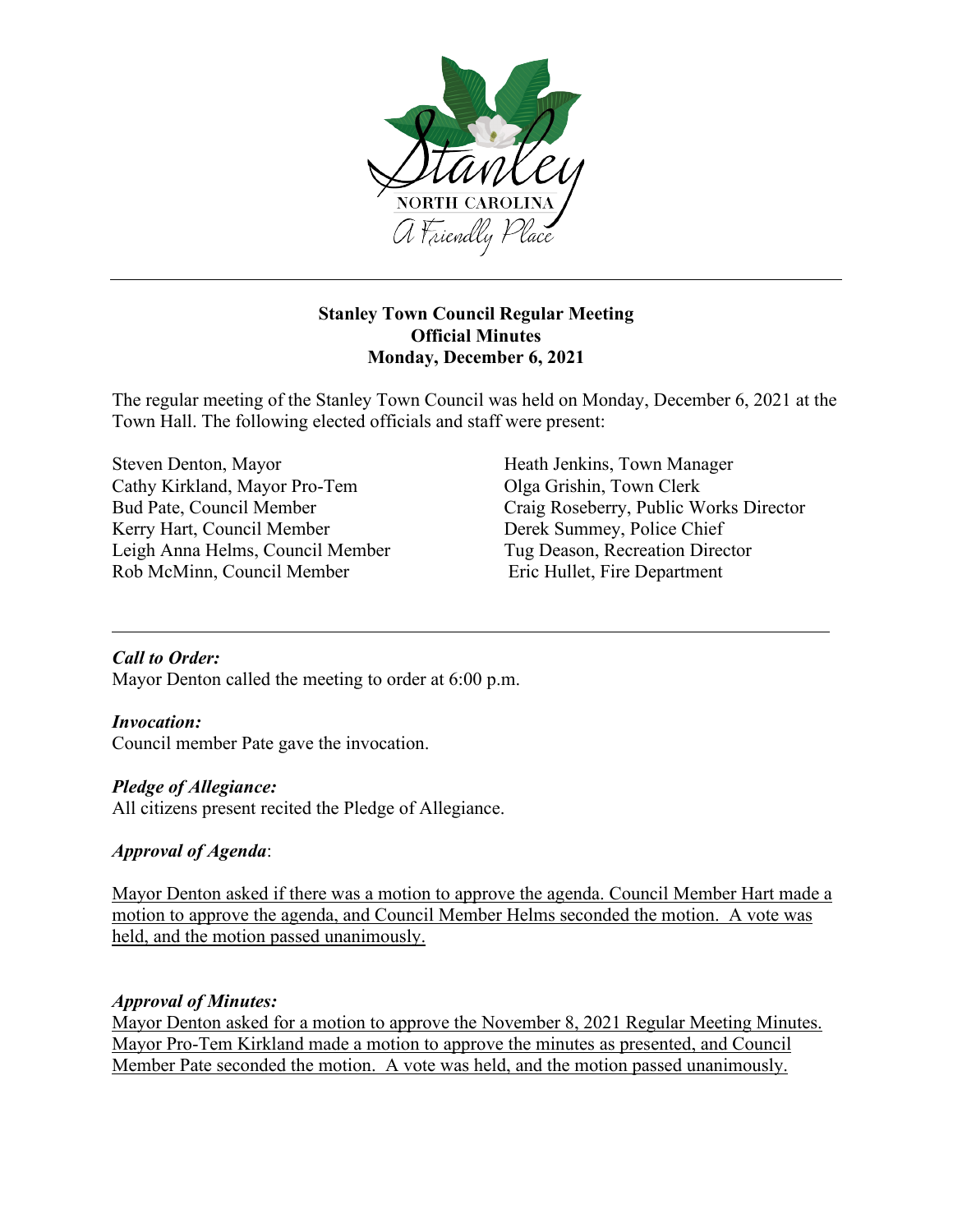#### *Citizens Comments*

Mr. Dimmer, who resides at 525 Short Street, addressed the Council, stating he desired to purchase an Old Treatment Plant. The plan was to subdivide the parcel into five lots to construct single-family houses.

Town Manager replied it would need to go through the bidding process. The Council gave a direction to the manager to continue with this direction.

## *Recognition of Matthew Curfman*

The Stanley Town Council honored the heroism of police officer Matthew Curfman. Officer Curfman was one of the officers who responded to the fire scene and acted quickly to help the victims inside the house. Officer Curfman is credited by other public safety personnel at the scene for his quick action by kicking in the door to get to the victims trapped inside the home who were overcome with smoke.

## *Recognition of Kerry Hart for Eight years of Service as a Board Member*

The Mayor, Town Council, Town Manager, department heads, employees, and citizens of Stanley honored Council Member Hart for her service to the community by serving eight years as a Town Council member. Council Member Kerry Hart was elected by the citizens of Stanley to serve a four-year term on the Stanley Town Council on November 5, 2013, with 59% of the vote and was re-elected to the Stanley Town Council on November 7, 2017, with 99.19% of the vote. Council Member Hart has served the citizens honorably by leading the Town of Stanley through the time of major change and has been supportive of many of the town's major projects, including Harper Park, Tug Deason Gym, purchase of new Town Hall building, construction of new Town Hall addition, Phase 1 & 2 of a six-million-dollar sewer interconnect project, a twomillion-dollar community development block grant for sewer infrastructure upgrades, and purchase of new fire truck.

## *Swearing-in Ceremony - Chad Jones Newly Elected Council Member*

Chad Jones took the oath of the Office as a newly elected Council Member.

#### *Swearing-in Ceremony – Cathy Kirkland*

Cathy Kirkland took the oath of the Office as a re-elected Council Member.

## *Swearing-in Ceremony – John Russell*

John Russell took the oath of the Office as a Town Attorney. Mr. John Russell graduated from Princeton University with B.A. and the University of North Carolina School of Law with a Juris Doctorate in 1992, and after working in private practice and with the Gaston County Public Defender's Office, Mr. Russell joined the law firm of Mullen Holland & Cooper of Gastonia, North Carolina. Mr. Russell is a member of the Gaston County and North Carolina Bar Associations, and the North Carolina State Bar and has been recognized in the Top Attorney's list of North Carolina Super Lawyers for the year 2010 to present in the field of workers compensation and has been a presenter and speaker on issues of worker's compensation and landlord tenant law before attorney and industry groups. In addition to the worker's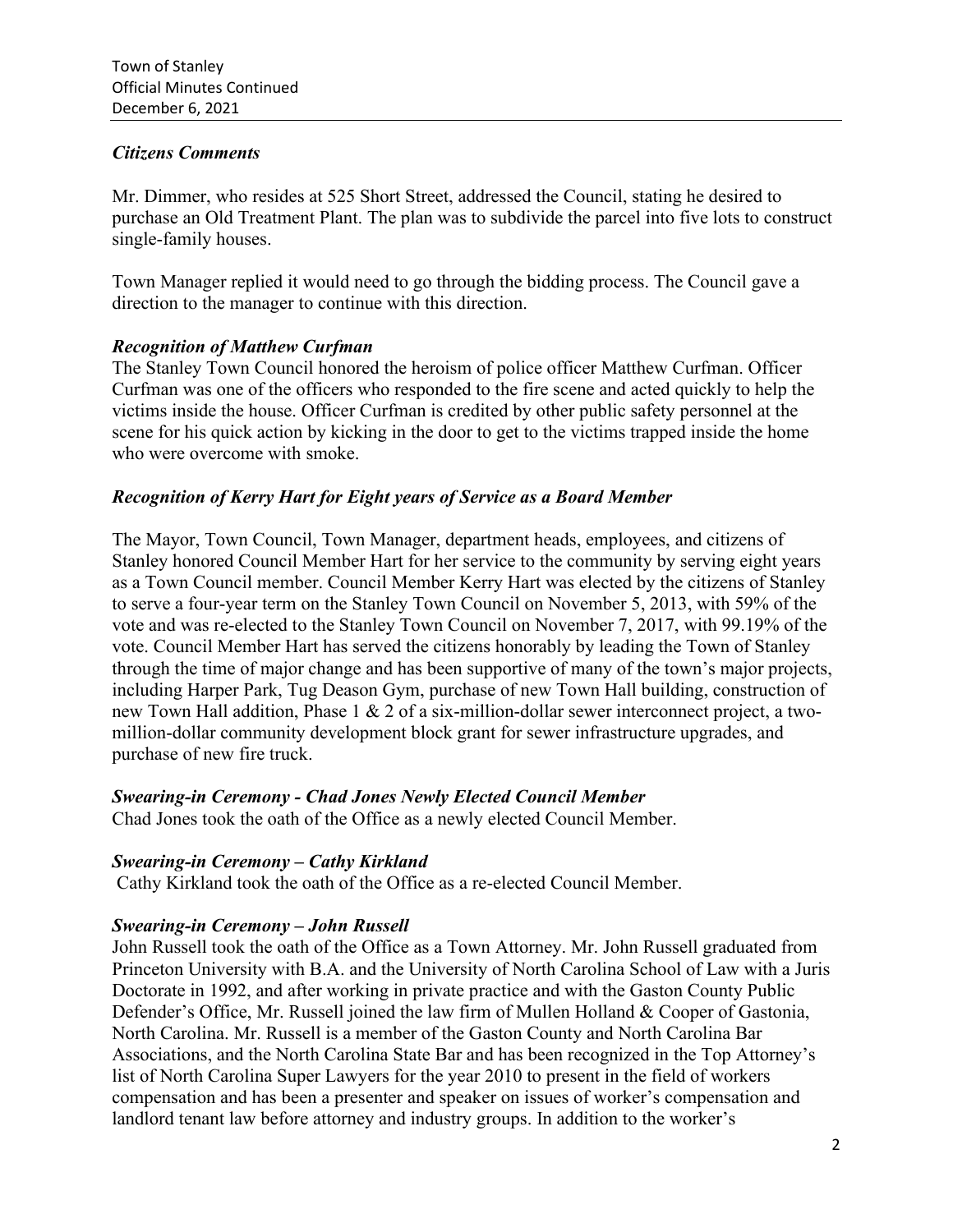compensation area, Mr. Russell practices law in the area of land use, real estate litigation, housing, and commercial landlord-tenant disputes.

Mayor Denton asked for a motion to approve tree resolutions presented above. Mayor Pro-Tem Kirkland made a motion to approve the resolutions, and Council Member Helms seconded the motion. A vote was held, and the motion passed unanimously.

# *Special Presentation*

Matthew Gallman and Reaghan Murphy from Centralina Regional Planning presented the Stanley Land Use Plan. Back in 2020 NC General Assembly updated land use regulations. Municipalities must comply in order to enforce local zoning. Municipal code updates required by July  $1<sup>st</sup>$ , 2021. Adoption of a comprehensive land use plan required by July  $1<sup>st</sup>$ , 2022. Comprehensive Land use plan identifies where the Town is now, where it wants to go, and how it can get there, consists of a "planning area" that extends past the municipal limits, includes narrative text and maps, offers guidance for making land use and zoning decisions. The Land Use Plan must be adopted by the Town Council to be used alongside existing plan documents in zoning and land use planning decisions. The following topics are covered in the plan: economic development, recreation and parks, community development, natural resources and hazards, community assets, transportation and infrastructure, housing, future land development. Land use plan timeline:

1.Introduce public to the project

2.Develop baseline profile

3.Collect input on community values and goals

4.Identify strengths, weaknesses, opportunities and threats

5.Draft plan recommendations and gather feedback

6.Present plan for adoption

Key roles in the process: Community members provide feedback on vision and values for Stanley's future. Steering Committee determines plan vision and priorities; serve as plan "Champions" in the community. Planners gather demographic data; collect community feedback; write plan narrative and recommendations. Town Council adopts the final plan. The community can get involved in different ways: take the community survey, attend the virtual open house, spread the word.

## *Citizens Comments*

Mr. Jonathan Peterson at 202 Bennington Drive was given the right to speak. He said he appreciated parks and recreation department in Stanley. He would want to see more sport in Stanley, specifically soccer. Mr. Peterson asked the Council to take it into consideration.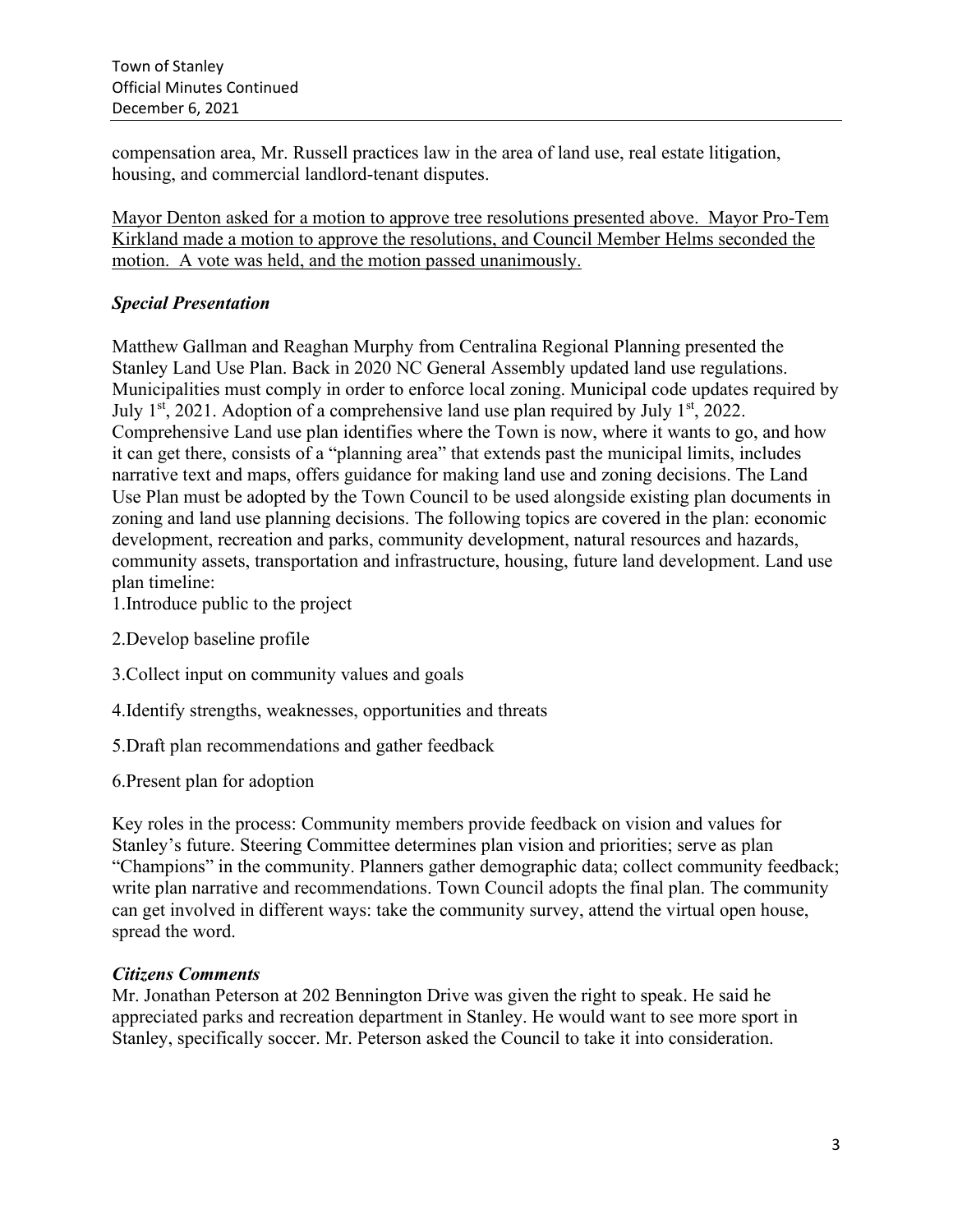#### *New Business:*

## **Old Water Treatment Plant**

The Council already heard from Mr. Dimmer about his offer to the Town. The staff will proceed with the advertisement.

#### **Approve Council Meeting Schedule for 2022**

Mayor Denton asked if there was a motion to approve the schedule. Council Member McMinn made a motion, and Council Member Pate seconded the motion. A vote was held, and the motion passed unanimously.

## **Resolution Directing Clerk to Investigate Sufficiency of an Annexation Petition (Arbordale Phase 5)**

Mayor Denton asked if there was a motion to approve a resolution. Council Member Helms made a motion, and Council Member Pate seconded the motion. A vote was held, and the motion passed unanimously.

## **Call for a Public Hearing on January 10th, 2022– Voluntary Annexation of Parcel 213458 and 176556 (Arbordale Phase 5)**

Mayor Denton asked if there was a motion. Council Member McMinn made a motion, and Council Member Jones seconded the motion. A vote was held, and the motion passed unanimously.

#### **Adopt Budget Amendment #6 to Account for Funds from Interlocal Risk Financing of NC**

Mayor Denton asked if there was a motion to adopt budget amendment. Mayor Pro-Tem Kirkland made a motion, and Council Member McMinn seconded the motion. A vote was held, and the motion passed unanimously.

## *Department Reports*

The Finance report was presented.

The Public Works report was submitted.

The Recreation Department report was submitted.

The Fire Department report was submitted.

The Police Department report was submitted.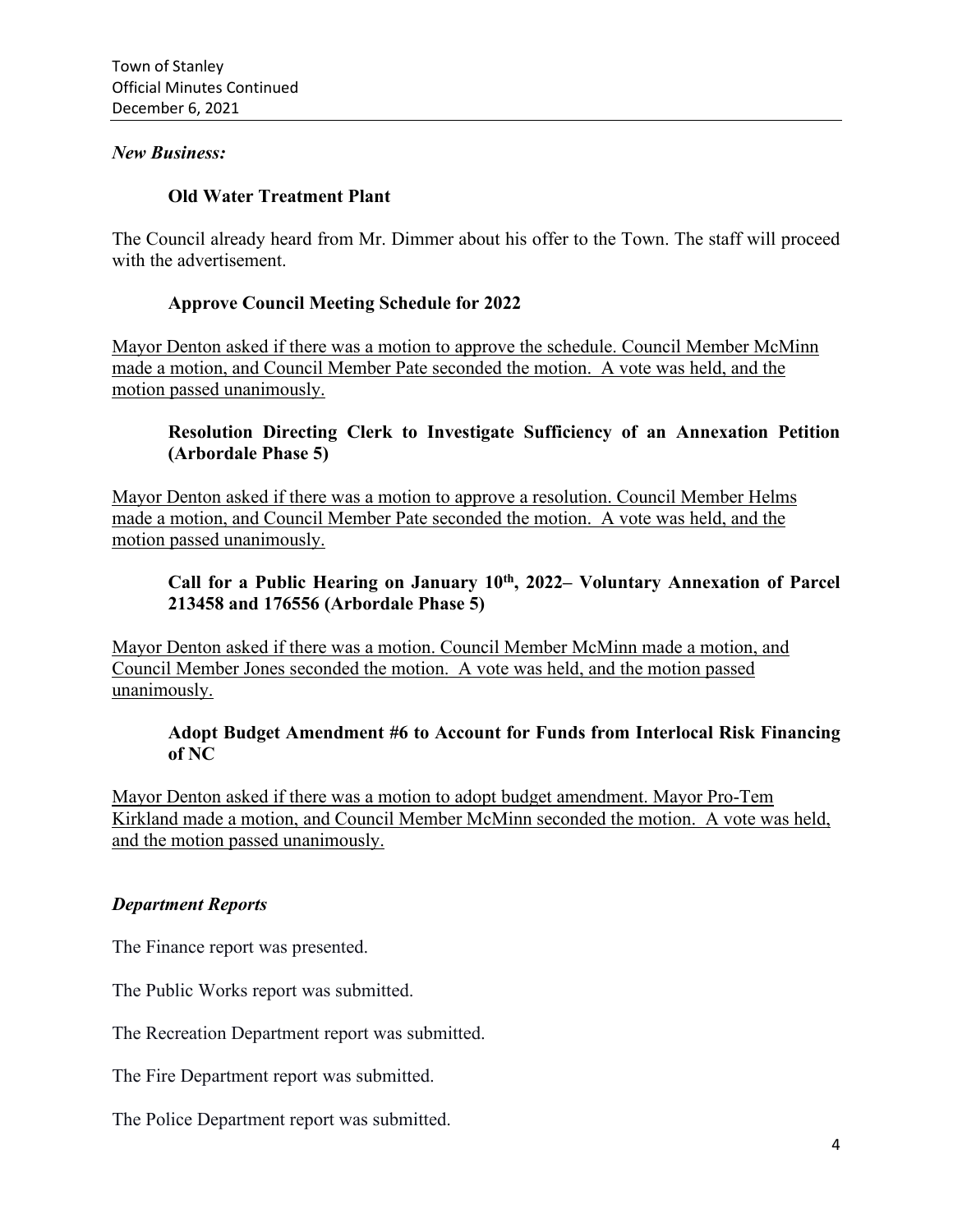Manager Jenkins went over his report. On December 6, 2021, the last meeting of the task force on homelessness was held at the Gaston County DSS auditorium. A "final draft" of the report was completed and approved by the task force members. It includes a number of immediate and long-term recommendations to the Gaston County Commissioners and all government and non-profit agencies in Gaston County. The report will be provided to the commissioners for approval and then the final report will be released to the public. It was an honor representing the Town of Stanley during this process. Manager Jenkins was very impressed by the work of the task force group that includes a well laid plan on how to proceed from here forward. A presentation to the Stanley Town Council will follow in early 2022.

Our fiscal year 2020-21 audit has been completed and submitted to the local government commission. Cherry Bekaert will present its finding to the Town Council at our January 2022 meeting. Manager Jenkins anticipates a very positive report at that time. Manager Jenkins recognized and thanked Kevin Haney for his efforts during this process. Daniel Gougherty and his staff credit the hard work of Kevin and our team approach to completing this audit cycle on time and without any major obstacles. Manager Jenkins has completed the required management discussion letter and it will be included in the Council's report in January.

Craig Roseberry, Daniel Hendrix and Manager Jenkins visited the City of Lincolnton and met with their public works director and key staff involved in their AMI project. Lincolnton installed over 6500 meters. along with the necessary infrastructure. Lincolnton also invested in Kamstrup meters and utilized Fortiline for the contract. They provided some great insight into their project and reported they had reduced their water loss from 800,000 gallons a day to 250,000 a day. The reporting software is so accurate they can see when the ice maker in the home turns on and off. Their staff receives a report daily of potential leaks so the staff can notify the customer of the leak. They also reported selling the old meters that were removed to offset the cost of installation. They were extremely happy with their product and reported very few issues during the process. We are now seeking financing from several banks and will be ready to proceed with the project in January of 2022. We anticipate less than 12 months for installation of all infrastructure.

Manager Jenkins attended a manager's meeting in Belmont on Friday, November 12, 2021 along with the MPO representative, Randi Gates to receive an update on the efforts of Belmont and Gastonia, as well as all municipalities to take certain steps to keep this project on the table. See attached for an update on this process.

Town Manager Jenkins and Town Clerk Olga Grishin met with staff form CRC to discuss the activities moving forward for the completion of our land use plan. Staff has met with the planning board and obtained some initial feedback in the process. We are now moving toward public input that includes an online survey. We encourage all citizens to please take a moment to complete this short survey about how you want to see the Town grow in the future.

Working with Randi Gates and Council Member Helms, Manager Jenkins have completed the "Request for Letters of Interest" or RFLOI for this study. Please see attached information packet. The information was advertised on the DOT website on December 1, 2021.

Gaston County 175<sup>th</sup> year celebration will be held on Tuesday, December 215\2021 at 4 :00 p.m. at the Rotary Centennial Pavilion located at 107 N South Street, Gastonia, NC -Inclement